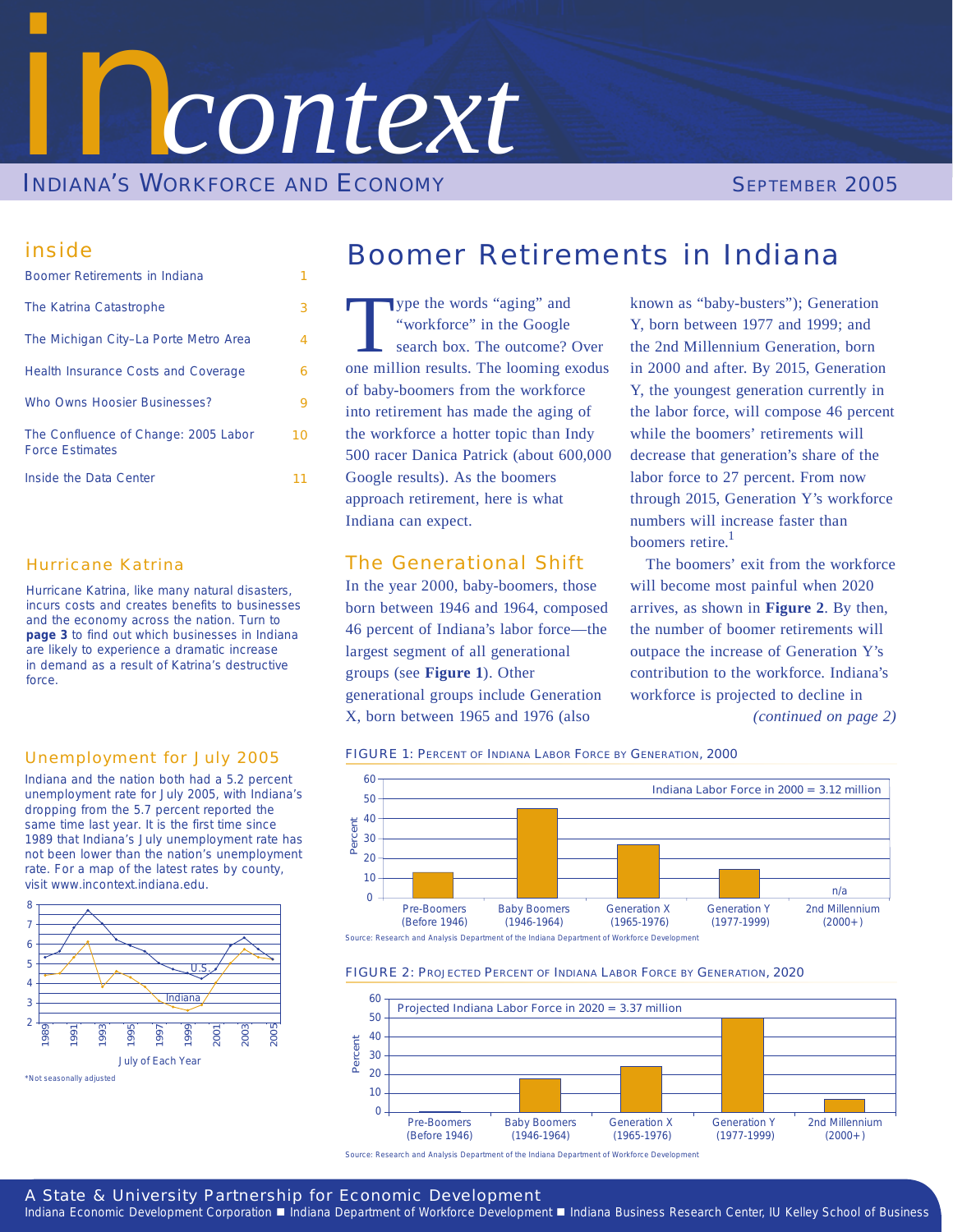#### *(continued from page 1)*





#### FIGURE 4: CHANGE IN AVERAGE AGE, 2000 TO 2030



Source: Research and Analysis Department of the Indiana Department of Workforce Development

total participants from 2020 through 2030 (see **Figure 3**). The average age of Indiana workers will have remained relatively stable, while the average age of those who have left the workforce will be increasing steadily. Between 2020 and 2030, the workforce will become younger, and those out of the workforce will be increasingly older (see **Figure 4**).

### Vulnerable Industries And Occupations

The U.S. Census Bureau's Local Economic Dynamics  $(LED)^2$  program helps determine which industries would likely experience the heaviest and possibly the earliest impacts. Overall, Indiana's industry employment is made up of 36 percent of workers age 45 and older (as of 2004). By 2020, the youngest of those will be 61—past the age of the early retirement options allowed for in many businesses and very close to the current average retirement age of 62 for women and 63 for men. The industries with the highest percentage of workers in this age group and with monthly wages above the state average are topped by utilities with 61 percent of the jobs held by those age 45 and above (see **Table 1**). Utilities

also have one of the highest average monthly earnings for workers (\$5,226 compared to the statewide average of all industries of \$2,929).

Amongst these "aging workforce industries" all but truck transportation is declining in employment, a decline that is expected to continue.<sup>3</sup> As one would expect, most of the occupations within the aging workforce industries are also on the decline.

There are four additional industries that should be noted as well—each is in the "top ten" in terms of employment of workers age 45 and older, each have average wages above the state average and each employ a greater percentage of older workers than the state average. Those four are transportation equipment manufacturing (42 percent, \$4,207), hospitals (41 percent, \$3,095),

merchant

wholesalers (40 percent, \$3,884) and ambulatory health care services (39 percent, \$3,820). Importantly, each of these industries has high employment totals today and is expected to grow. While previously mentioned industries may resolve some of the problem of replacing retiring workers via technological change or attrition, these four industries will have a pressing need to find ways to make up for the loss of older workers.

Occupations that would most likely be affected by the generational shifts due to their prominence in the aging workforce industries are a variety of occupations in engineering, electricity, health care, sales, maintenance and repair, production and transportation, and material moving. All of these areas have individual occupations that are both high paying and dominated by boomers.

*(continued on page 12)*

TABLE 1: PERCENT OF WORKERS 45 AND OLDER BY INDUSTRY, 2004

| <b>Industry</b>                              | <b>Percent of Workers</b><br>45 and Older | <b>Average Monthly</b><br><b>Earnings</b> |
|----------------------------------------------|-------------------------------------------|-------------------------------------------|
| <b>Utilities</b>                             | 61                                        | \$5,226                                   |
| <b>Primary Metal Manufacturing</b>           | 55                                        | \$4,452                                   |
| <b>Electrical Equipment Manufacturing</b>    | 54                                        | \$3,282                                   |
| Petroleum and Coal Manufacturing             | 51                                        | \$4,645                                   |
| <b>Wholesale Electronic Markets</b>          | 50                                        | \$3,802                                   |
| <b>Computer and Electronic Manufacturing</b> | 50                                        | \$3,671                                   |
| <b>Truck Transportation</b>                  | 47                                        | \$3,160                                   |
| <b>Machinery Manufacturing</b>               | 45                                        | \$3,815                                   |
| Mining (except Oil and Gas)                  | 45                                        | \$4,345                                   |
| <b>Water Transportation</b>                  | 45                                        | \$4,040                                   |

Source: Research and Analysis Department of the Indiana Department of Workforce Development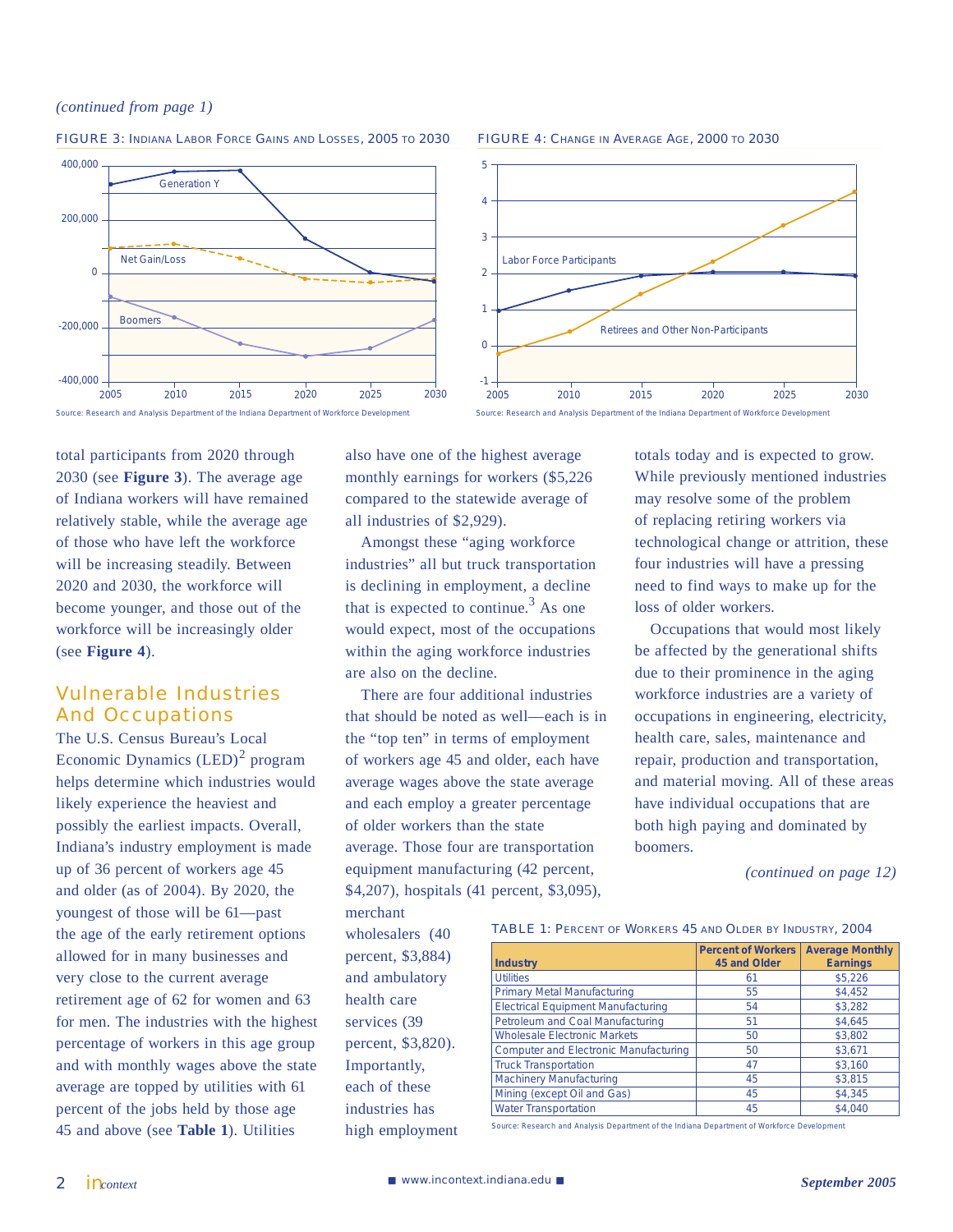## The Katrina Catastrophe

We uch has already been<br>written and said about<br>mergy costs to the narresulting from the devastation brace written and said about the energy costs to the nation resulting from the devastation brought by Hurricane Katrina. Yet there are other costs and, without being ghoulish, benefits to be considered. Some of these will apply to Indiana specifically.

In the next year, hundreds of millions of dollars will be spent on rebuilding homes and businesses in Louisiana, Mississippi and Alabama. Structures will have to be rebuilt which will require both materials and labor. Infrastructure rebuilding in the devastated areas will have similar effects as bridges, roads, levees, electrical and other systems are restored.

Hoosier workers and businesses can benefit from these efforts. At the same time, projects in the Hoosier state may become more expensive as labor and materials flow to meet the needs along the Gulf coast.

Hoosier businesses will benefit as effected Southern enterprises rebuild their inventories. Orders will flow to our factories to replace goods damaged or destroyed in the storm. Machinery will be in high demand for specialized construction efforts.

None of these anticipations are stated with pleasure. The vagaries of natural disasters are never a source of joy.

*—Morton Marcus, Director Emeritus, Indiana Business Research Center, Kelley School of Business, Indiana University*



|  | <b>TABLE 1: HURRICANE DAMAGE, 1965 TO 2004</b> |  |  |  |
|--|------------------------------------------------|--|--|--|
|--|------------------------------------------------|--|--|--|

|      | <b>Description of Hurricane</b>                                                                                                                                                                                                                  | Loss of Life<br>(U.S. Casualties) | Damage Estimates<br>(Adjusted to 2000 Dollars) |
|------|--------------------------------------------------------------------------------------------------------------------------------------------------------------------------------------------------------------------------------------------------|-----------------------------------|------------------------------------------------|
| 1965 | HURRICANE BETSY: August 27 - September 12<br>LOCATION: Southern Florida and Louisiana<br><b>ESTIMATED DAMAGE: \$1.4 Billion</b>                                                                                                                  | 75                                | \$8.5 billion                                  |
| 1969 | HURRICANE CAMILLE: August 14 - 22<br>LOCATION: Mississippi, Louisiana, Alabama, Virginia, West Virginia 256<br><b>ESTIMATED DAMAGE: Camille \$1.4 Billion</b>                                                                                    |                                   | \$6.9 billion                                  |
| 1972 | HURRICANE AGNES: June 14 - 23<br><b>LOCATION: Northwest Florida to New York</b><br><b>ESTIMATED DAMAGE: \$2.1 Billion</b>                                                                                                                        | 117                               | \$8.6 billion                                  |
| 1979 | HURRICANE FREDERIC: August 29 - September 15<br>LOCATION: Alabama and Mississippi<br><b>ESTIMATED DAMAGE: \$2.3 Billion</b>                                                                                                                      |                                   | \$4.9 billion                                  |
| 1983 | HURRICANE ALICIA: August 15 - 21<br>LOCATION: Galveston and Houston, Texas<br><b>ESTIMATED DAMAGE: \$2.0 Billion</b>                                                                                                                             | 21                                | \$3.4 billion                                  |
| 1985 | HURRICANE JUAN: October 6 - November 1<br>LOCATION: LOUISIANA and the Southeast<br><b>ESTIMATED DAMAGE: \$1.5 Billion</b>                                                                                                                        | 63                                | \$2.4 billion                                  |
| 1989 | HURRICANE HUGO: September 10 - 22<br>LOCATION: Caribbean Sea, South Carolina, and North Carolina<br><b>ESTIMATED DAMAGE: \$7.0 Billion</b>                                                                                                       | 57                                | \$9.7 billion                                  |
| 1992 | HURRICANE ANDREW: August 22 - 26<br>LOCATION: Bahamas, Southern Florida, and Louisiana<br><b>ESTIMATED DAMAGE: \$26.5 Billion</b>                                                                                                                | 26                                | \$34.9 billion                                 |
| 1995 | <b>HURRICANE OPAL: November 29</b><br>LOCATION: Florida Panhandle and Alabama<br><b>ESTIMATED DAMAGE: \$3.0 Billion</b>                                                                                                                          | 9                                 | \$3.5 billion                                  |
| 1996 | <b>HURRICANE FRAN: September 5</b><br>LOCATION: North Carolina and Virginia<br><b>ESTIMATED DAMAGE: \$3.2 Billion</b>                                                                                                                            | 37                                | \$3.6 billion                                  |
| 1999 | HURRICANE FLOYD: September 14 - 18<br>LOCATION: Bahamas to New England<br>ESTIMATED DAMAGE: \$4.5 Billion                                                                                                                                        | 57                                | \$4.6 billion                                  |
| 2001 | <b>TROPICAL STORM ALLISON: June 8 - 15</b><br>LOCATION: Gulf Coast to Southern New England<br><b>ESTIMATED DAMAGE: \$5.0 Billion</b>                                                                                                             | 41                                | \$5.0 billion*                                 |
| 2003 | HURRICANE ISABEL: September 18<br>LOCATION: North Carolina and Virginia<br><b>ESTIMATED DAMAGE: \$3.7 Billion</b>                                                                                                                                | 50                                | \$3.7 billion*                                 |
| 2004 | <b>HURRICANE CHARLEY: August 13</b><br><b>HURRICANE FRANCES: September 5</b><br>HURRICANE IVAN: September 16<br>HURRICANE JEANNE: September 26<br>LOCATION: Florida, Alabama, and Southern United States<br>TOTAL ESTIMATED DAMAGE: \$42 Billion | 152                               | \$42 billion*                                  |

\*Not adjusted to 2000 dollars<br>Source: NOAA, U.S. Department of Commerce (Source: IBRC, using \*U.S. Hurricanes\* from Infoplease at [www.infoplease.com/ipa/A0001443.html,](http://www.infoplease.com/ipa/A0001443.html) and NOAA at [www.ncdc.noaa.gov/oa/climate/](http://www.ncdc.noaa.gov/oa/climate)<br>Source: NOA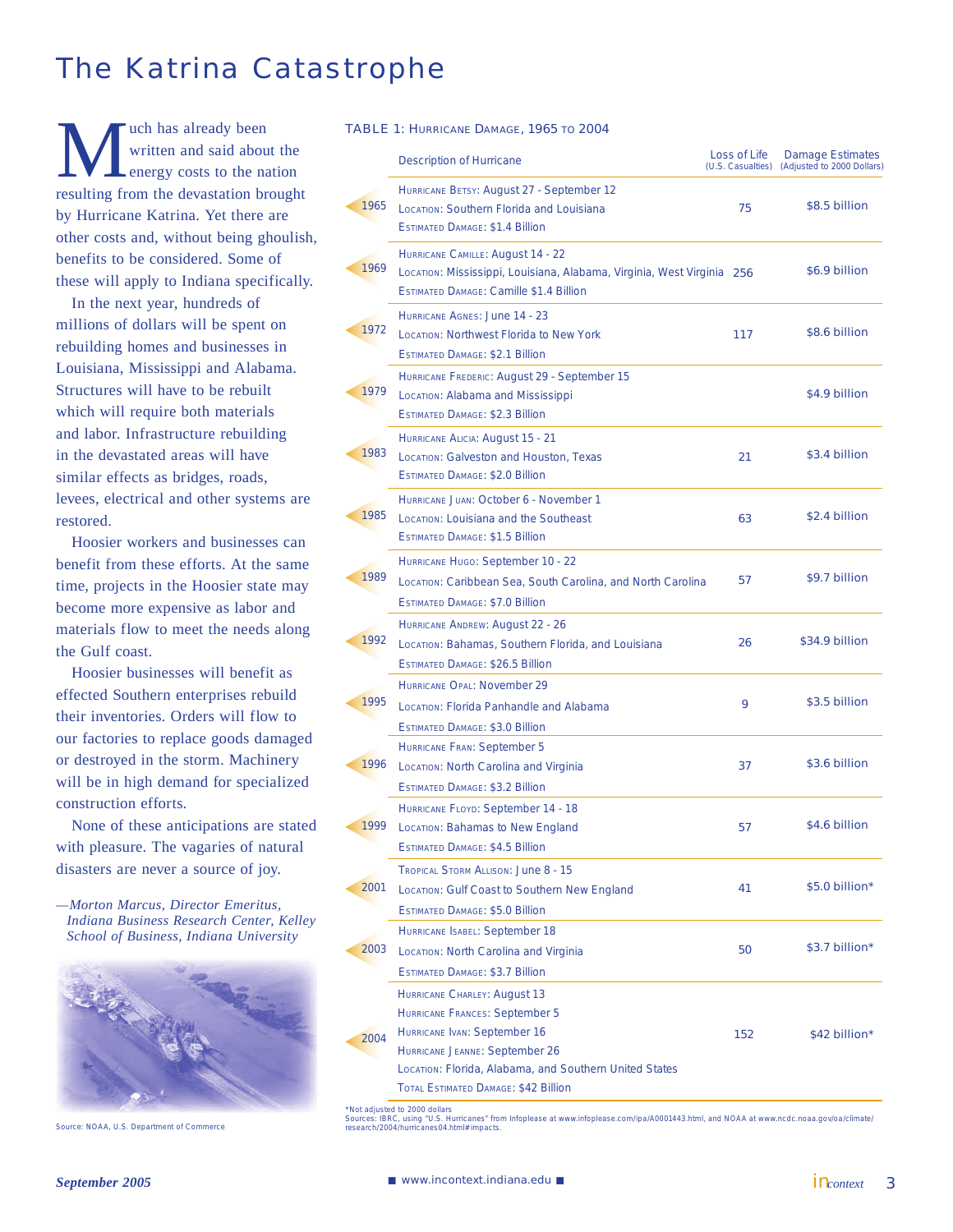## The Michigan City–La Porte Metro Area

long Indiana's northwest urbanized corridor, the Michigan City–La Porte Metropolitan Statistical Area (metro) consists solely of La Porte County, between the Gary metro division and the South Bend–Mishawaka metro. With a 2004 population of 109,755, it is significantly smaller than its neighboring metros, and is the fourth

### FIGURE 1: CHANGE IN POPULATION, 2000 TO 2004



smallest metro in the state. From a single county perspective, however, La Porte is the 15th largest Hoosier county.

Almost 30 percent of the county population (32,179) reside in Michigan City, the state's 24th largest city. Another 19 percent (20,982) live within the La Porte city limits. Westville, Trail Creek and Long Beach are a few of the

other smaller communities found in the metro. During the past four years (2000–2004), La Porte County has lost 0.4 percent of its population, or 450 people. Its cities and towns lost a total of 1,665 people, ranging from a 705-person decline in Michigan City to a two-person gain in Kingsbury. Population loss in the city coupled with growth in the

unincorporated areas is a trend throughout the state, $<sup>1</sup>$  and La Porte</sup> County is no exception.

**Figure 1** shows the change in population between the cities and the township balances, where the unincorporated areas

> gained 1,215 people (a 2.8 percent growth). Moreover, one can quite clearly see that population growth is concentrated in the southern half of the county, both numerically and on a percentage basis.

Population projections from the Indiana Business

Research Center indicate that, by 2020, the Michigan City–La Porte metro will grow 2.3 percent (about 2,500 people) from current levels. This is significantly slower than the state's anticipated growth of 8.1 percent. The area is expected to have about 5,000 more senior citizens than it did in Census 2000. The growth rate of 34.1 percent for those 65 and older is slower than the state's anticipated growth of 40.6 percent. However, the metro has a slightly older population to begin with and by 2020, nearly 18 percent of the population will be in the upper age group.

### Industrial Mix and Jobs

The Michigan City–La Porte metro's largest sectors include manufacturing (20.5 percent), health care (13.1 percent) and retail trade (12.5 percent). These are all slightly more dominant than in the state as a whole, as of the fourth quarter of 2004.

Major employers in the region include Blue Chip Casino, La Porte Hospital, St. Anthony Memorial Health Center, Weil-McLain (boilers and water heaters), Sullair (air compressors, dryers and filters) and Trans-Apparel (clothing).

Using the Local Employment Dynamics (LED) data from the U.S. Census Bureau, we see that total employment has dropped off in recent years, for a total of 42,702 in the second quarter of 2004 (see **Figure 2**). Job creation has hovered around 2,000 per quarter during the past several years, excluding the second quarter cyclical spikes in hiring. While the fourth quarter of 2003 saw a huge jump in hiring, the number of jobs created in the first quarter of 2004 (1,812) is lower than the same quarter in previous years.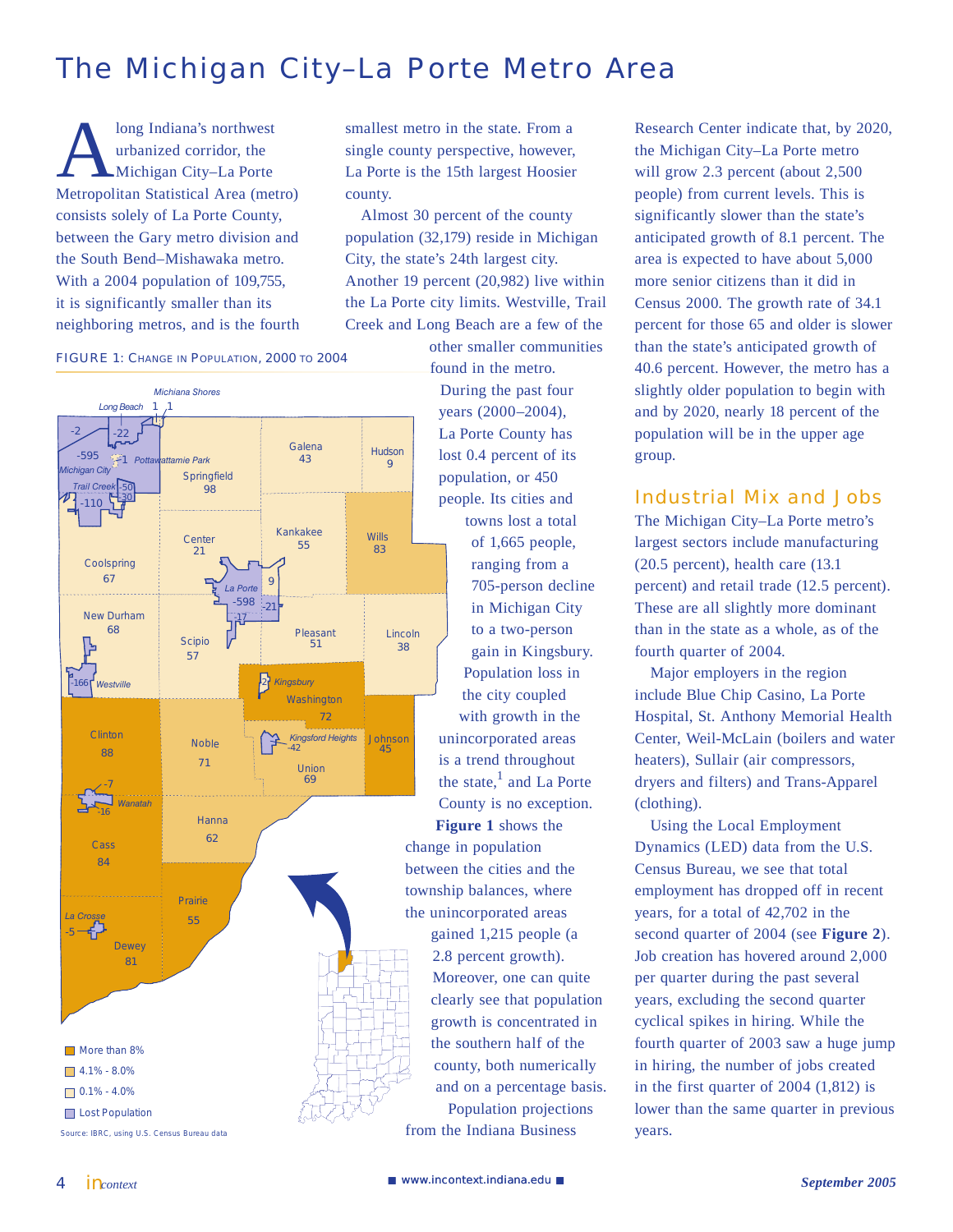



#### FIGURE 4: AVERAGE MONTHLY AND NEW HIRE WAGES, 2001 TO 2004



Source: IBRC, using Local Economic Dynamics data

**Commuting** 

According to the preliminary commuting data for 2003, over 7,500 people commute into La Porte County to work, while almost 10,900 residents commute out of the county (see **Figure 3**). More than 75 percent of commuters who leave the county work in Porter, St. Joseph or Lake County. Another 11 percent cross state lines





Source: STATS Indiana Commuting Profiles, Tax Year 2003

for job opportunities near Chicago or southwestern Michigan.

### Wages and Compensation

Overall, the average weekly wage for La Porte County was \$619, or \$87 less than the state average, for the fourth quarter of 2004. The five highest paying industries include

- Management of Companies and Enterprises, \$1,085
- Manufacturing, \$839
- Construction, \$825 •
- Wholesale Trade, \$781 •
- Transportation and Warehousing, \$764

Wages for all sectors were lower than the Indiana average, except for construction and transportation and warehousing, where La Porte surpassed the state's average weekly wage by \$2 and \$13, respectively. The biggest gap occurred in the professional, scientific and technical services, where the La Porte workers earned about \$300 less per week than their counterparts in other areas of the state. $^{2}$ 

The LED data set allows us to look at the average monthly wage compared to that of new hires. **Figure 4** shows that the metro has fluctuated in sync with the state during the past several years, albeit at lower wage levels. For

the first quarter of 2004, the average monthly wage in Michigan City– La Porte was \$2,547, while the average new hire earned \$1,436.

Changing our view now and looking at total compensation, which includes employer contributions to pensions and insurance, we find the average annual compensation in La Porte for 2003 (the most current data available) was \$35,630. Employer contributions to pension and insurance funds in La Porte grew 24 percent, while wages grew just 0.5 percent between 2001 and 2003. This compares to a 39 percent growth in pension and insurance contributions and a 4 percent increase in salaries and wages at the state level, where the average compensation per job was \$41,415.

#### Notes

- 1. This phenomenon was addressed in an article in the July issue, *Beyond the Limits: Significant Population Gains Occur Outside Cities and Towns*; available online at [www.incontext.indiana.edu/2005/july/4.html.](http://www.incontext.indiana.edu/2005/july/4.html)
- 2. Mining technically had the largest gap (\$425) between state and regional weekly wages. However, mining is a very small part of the local economy, accounting for just 38 jobs and 0.1 percent of the local workforce.

*—Rachel Justis, Managing Editor, Indiana Business Research Center, Kelley School of Business, Indiana University*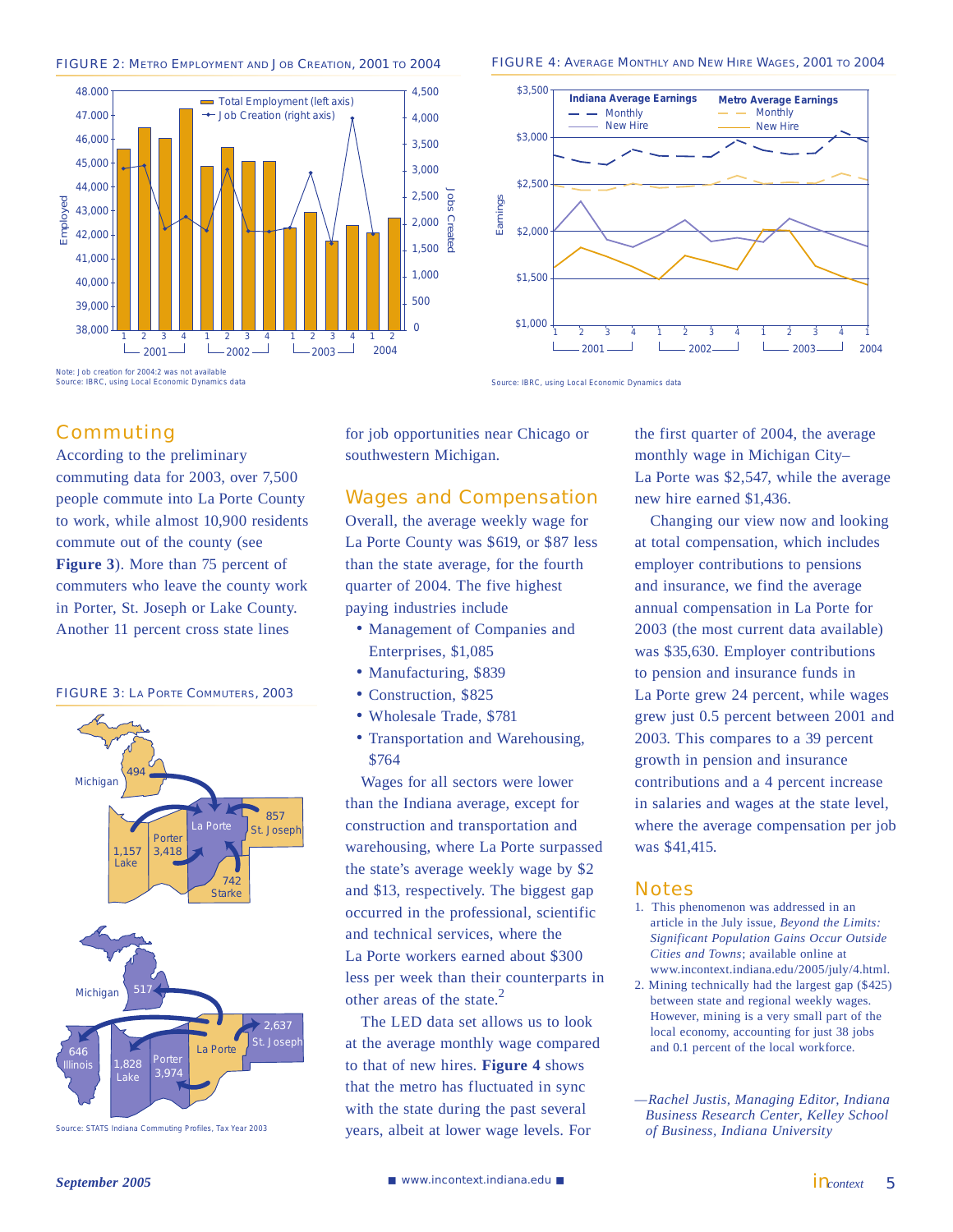## Health Insurance Costs and Coverage

ealth care costs and coverage is always a hot topic and is becoming of increasing interest to the public as they find themselves shouldering more of the costs. The Census Bureau has three program areas that examine health insurance coverage in the nation (all three survey individuals only).

- Current Population Survey (CPS): national and some state data
- Survey of Income and Program Participation: national data only
- Small Area Health Insurance Estimates Program: estimates for all the counties in the nation for 2000. In addition to the programs at

the Census Bureau, several private foundations and other government agencies track health care statistics from both the individual and employer perspectives. The following are some comparisons of the data that are available.

### Current Population Survey

The CPS recently released the 2004 report for the nation. It found the number of people with health insurance coverage increased from 2003 to 2004, but so did the number of people without health insurance—an increase of 860,000 Americans (or 1.9 percent) comprising 15.7 percent of the population.1

Regionally, the Midwest was the only region to have a decline in the number of uninsured residents while the South had the largest increase in the number of uninsured (641,000 people or 3.4 percent). The age group 25 to 34 years old showed the largest decline in the number of uninsured and children under 18 also showed a decline (105,000 or 1.3 percent). The middle-class, with a household income of \$50,000 to \$74,999, had the largest increase in the number of uninsured (616,000 or 8.5 percent). However, the

percentage of the population uninsured declines as incomes rise, so even though the middle-class's position on this measure has deteriorated, they still fare much better than individuals making less than \$25,000—almost a quarter of that population is without health insurance.

### Small Area Health Insurance Estimates

Regionally, the West and South had a greater percentage of their population without health insurance coverage in 2000 (see **Figure 1**). In Indiana, the percentage of residents without coverage was lower than the national average for total population and children under 18.

**Figure 2** shows a connection between where you live in the state and health care coverage; in general, rural counties have a higher percentage of their population without health



FIGURE 1: PERCENT OF TOTAL POPULATION WITHOUT HEALTH INSURANCE, 2000

6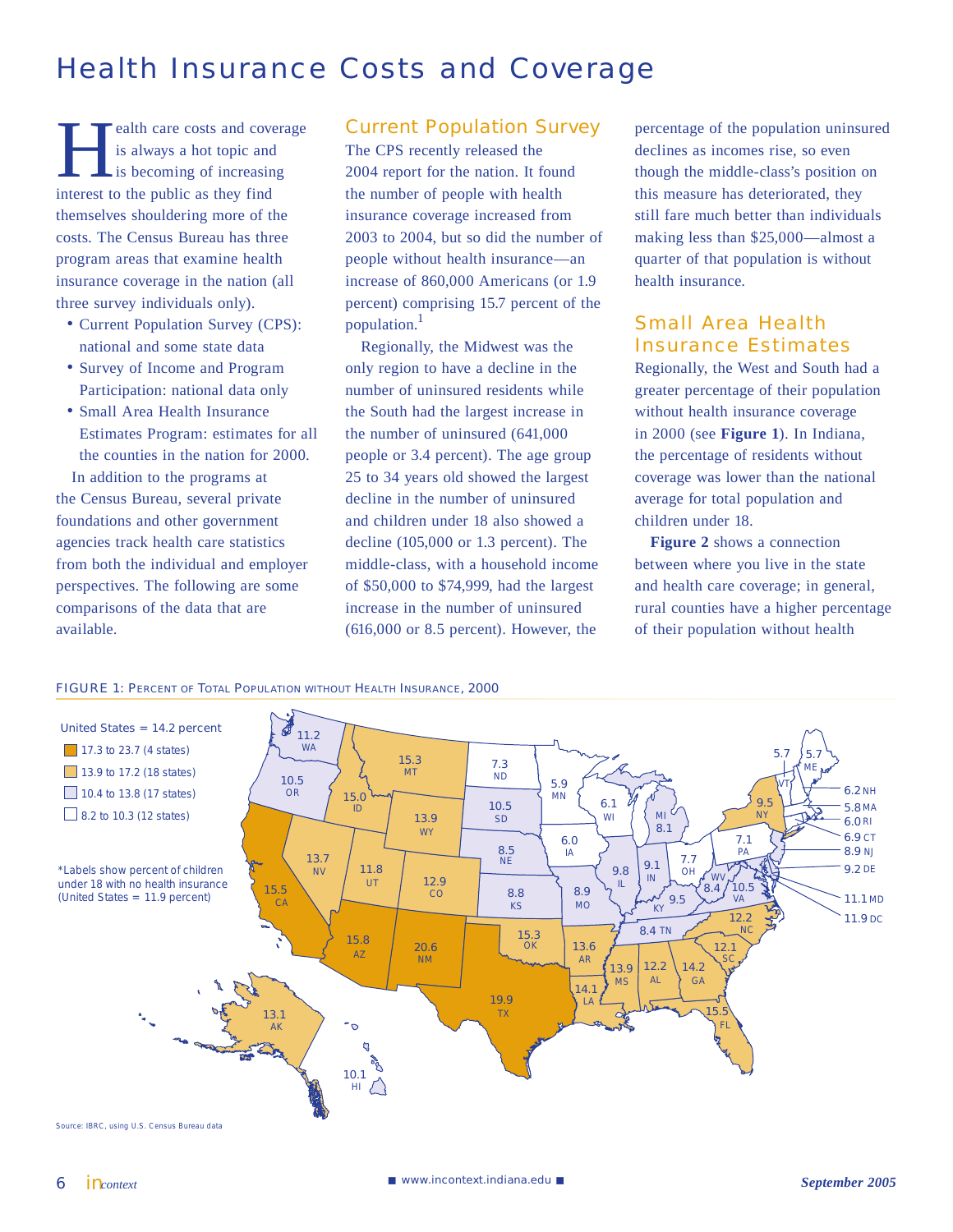insurance. Lagrange County, which is more than 80 percent rural, had the greatest percent of its population without health coverage for all ages and children under 18. Boone County showed the best results with only 6.2 percent of its population without health insurance and Dubois had the best results for health insurance coverage for children under 18—almost 95 percent of its children are covered. To learn more about the Small Area Health Insurance Estimates program and how these estimates are produced, visit [www.census.gov/hhes/www/sahi](http://www.census.gov/hhes/www/sahie)e/.

### Employer Health Benefits Survey

The Henry J. Kaiser Family Foundation has 50 states' health insurance coverage and cost data available. $^{2}$  Also, the foundation conducts an annual national survey of private and public employers with three or more workers. The most current Employer Health Benefits survey for 2004 found that health insurance premiums in the nation have moderated over the last year but continue to grow at double-digit rates (11.2 percent). Meanwhile, 52 percent of large firms (200 employees or more) and 15 percent of small firms responded that they were very likely to increase the amount their employees pay for health insurance over the next year.

From 2002 to 2003, 61 percent of Indiana's population was covered by some form of employer-sponsored plan, 7 percentage points higher than the U.S. average. However, employersponsored health coverage for adults age 19 to 64 in Indiana has fallen by 6.5 percentage points between 2000 and 2003, a considerably larger decline than in the nation (see **Table 1**).<sup>3</sup> Just over 59 percent of private sector

#### FIGURE 2: PERCENT OF TOTAL POPULATION WITHOUT HEALTH INSURANCE, 2000



offered health insurance in 2002, slightly higher than the U.S. average. Of those private sector establishments, 97.6 percent of the firms with 50 or more employees offered health coverage while only 44.2 percent of firms with fewer than 50 employees offered coverage, 0.3 percentage points

7

Source: IBRC, using U.S. Census Bureau data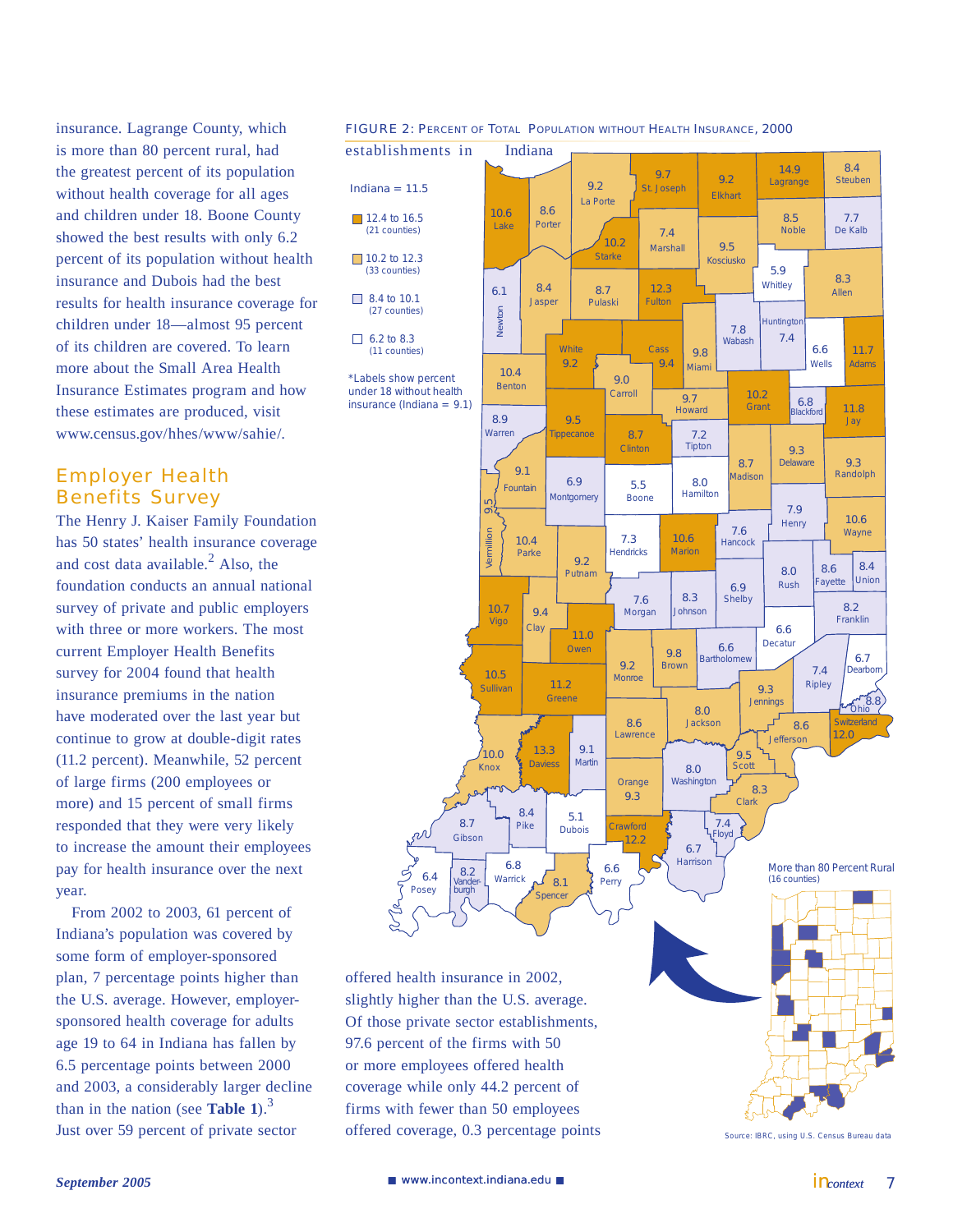#### TABLE 1: PERCENTAGE POINT CHANGE\*

| <b>Type of Insurance</b>            | Indiana | U.S.   |
|-------------------------------------|---------|--------|
| <b>Employer-Sponsored Insurance</b> | $-6.5$  | $-3.8$ |
| <b>Individual Insurance</b>         | $-0.9$  | 02     |
| Medicaid                            | 24      | 08     |
| Uninsured                           | 5.1     | 24     |

\*Nonelderly Note: Individuals are assigned family's income and family work status.4 Sources: Urban Institute and Kaiser Commission on Medicaid and the Uninsured estimates, based on March 2001 and March 2004 Current Population Surveys

less than the national average. Perhaps we could improve our uninsured percentage by offering a state COBRA expansion program, which would extend coverage to employees in firms with fewer than 20 workers. Currently, 38 other states have COBRA expansion programs.

### **COBRA**

The Consolidated Omnibus Budget Reconciliation Act (COBRA) was passed in 1986 and temporarily provides the opportunity for individuals or families to continue group health coverage when an employee's coverage is terminated. It acts as a temporary safeguard during certain life events, such as voluntary or involuntary job loss, reduction in hours worked, or transitioning between jobs, to name a few. COBRA currently covers employers who have at least 20 employees for the majority of the calendar year.

 While COBRA coverage is often more expensive than the group rate (because the employee must pay the portion of the premium normally paid by the employer), it is usually less expensive than individual health coverage, offering a middle ground for those not reaping the benefits of employerpaid health coverage.

Note: there are certain criteria an individual and his or her dependent (s) and spouse must meet in order to be eligible for COBRA coverage. A detailed description of these criteria is available at [www.dol.gov/ebsa/faqs/faq\\_consumer\\_](http://www.dol.gov/ebsa/faqs/faq_consumer_) cobra.html.

#### TABLE 2: AVERAGE ANNUAL COST OF EMPLOYMENT-BASED HEALTH INSURANCE, 2003

| <b>Contributor</b>   | <b>Single Coverage</b> |                                                                         |         | <b>Family Coverage</b>               |         |                                                   |         |     |
|----------------------|------------------------|-------------------------------------------------------------------------|---------|--------------------------------------|---------|---------------------------------------------------|---------|-----|
|                      | <b>Dollars</b>         | <b>United States</b><br>Indiana<br><b>Dollars</b><br>Percent<br>Percent |         | Indiana<br><b>Dollars</b><br>Percent |         | <b>United States</b><br>Percent<br><b>Dollars</b> |         |     |
| Employee             | \$732                  | 21                                                                      | \$606   |                                      | \$2,301 | 25                                                | \$2.283 | 25  |
| Employer             | \$2.761                | 79                                                                      | \$2,875 | 83                                   | \$7.014 | 75                                                | \$6.966 | 75  |
| <b>Total Premium</b> | \$3.493                | 100                                                                     | \$3.481 | 100                                  | \$9,315 | 100                                               | \$9.249 | 100 |

Source: Kaiser Foundation

In 2003, Indiana employers contributed 75 percent to insurance premiums for family coverage and was slightly higher nominally than the nation. On a percentage basis, Indiana ranked 19th among the states in employer contributions to family coverage premiums, 6.3 percentage points less than the previous year.

Indiana's employee contributions to family coverage premiums increased by \$765 from 2002, which is closer to the nation in terms of employee versus employer contribution percentages. Employees with single coverage did not fair as well in the Hoosier state, contributing more in annual premiums than the national average and ranking eighth on a percentage basis among the 50 states (see **Table 2**).

### Behavior Risk Factor Surveillance System

Indiana participates in the Behavior Risk Factor Surveillance System (BRFSS) survey. The Indiana State Department of Health, in partnership with a variety of public and private programs, is responsible for planning, implementing, evaluating and tracking disease and injury prevention programs in the state. The ultimate goal of the national BRFSS survey is to provide valid data to assist in these tasks. The most recent report for 2002 (published in April 2004) is similar to the CPS report. Indiana's sample size for 2002 was 5,789 randomly selected Indiana residents age 18 years or older.

When Hoosiers were asked about health care coverage, 27.1 percent of residents age 18 to 24 reported no health care coverage, whereas 5.7 percent of Hoosiers age 65 and older reported being uninsured. Similarly, the CPS report on the nation found the 18 to 24 age group to have the highest uninsured percentages and the population 65 and older to have the lowest. Also, the BRFSS survey found that Hoosier males were more likely to be uninsured than females, and 35.4 of Hispanics in Indiana are without coverage. The survey found that a definite correlation between income, education and health coverage exists: As income goes up and more degrees are accumulated, health coverage becomes more likely.<sup>5</sup>

### **Notes**

- 1. The report in its entirety can be viewed at [www.census.gov/prod/2005pubs/p60-229.pdf](http://www.census.gov/prod/2005pubs/p60-229.pdf)
- 2. The Kaiser Family website: [www.](http://www.statehealthfacts.org/cgi-bin/healthfacts.cgi?) [statehealthfacts.org/cgi-bin/healthfacts.cgi?](http://www.statehealthfacts.org/cgi-bin/healthfacts.cgi?)
- 3. The percentage change in people by coverage type between 2000 and 2003 is statistically significant at the .10 level. Source: Kaiser Family Foundation
- 4. Family is defined here in terms of "health insurance units"—i.e., groups of related persons whose combined income would be counted in determining Medicaid eligibility in most states, which is similar to persons who would be able to jointly purchase private insurance. For more detail on coverage groups, see "Methodology" at [www.](http://www.statehealthfacts.kff.org/methodology) [statehealthfacts.kff.org/methodology.](http://www.statehealthfacts.kff.org/methodology)
- 5. The BRFSS survey can be found at [www.](http://www.in.gov/isdh/dataandstats/brfss/2002/toc.htm) [in.gov/isdh/dataandstats/brfss/2002/toc.htm](http://www.in.gov/isdh/dataandstats/brfss/2002/toc.htm)

*<sup>—</sup>Amber Kostelac, Data Manager, Indiana Business Research Center, Kelley School of Business, Indiana University*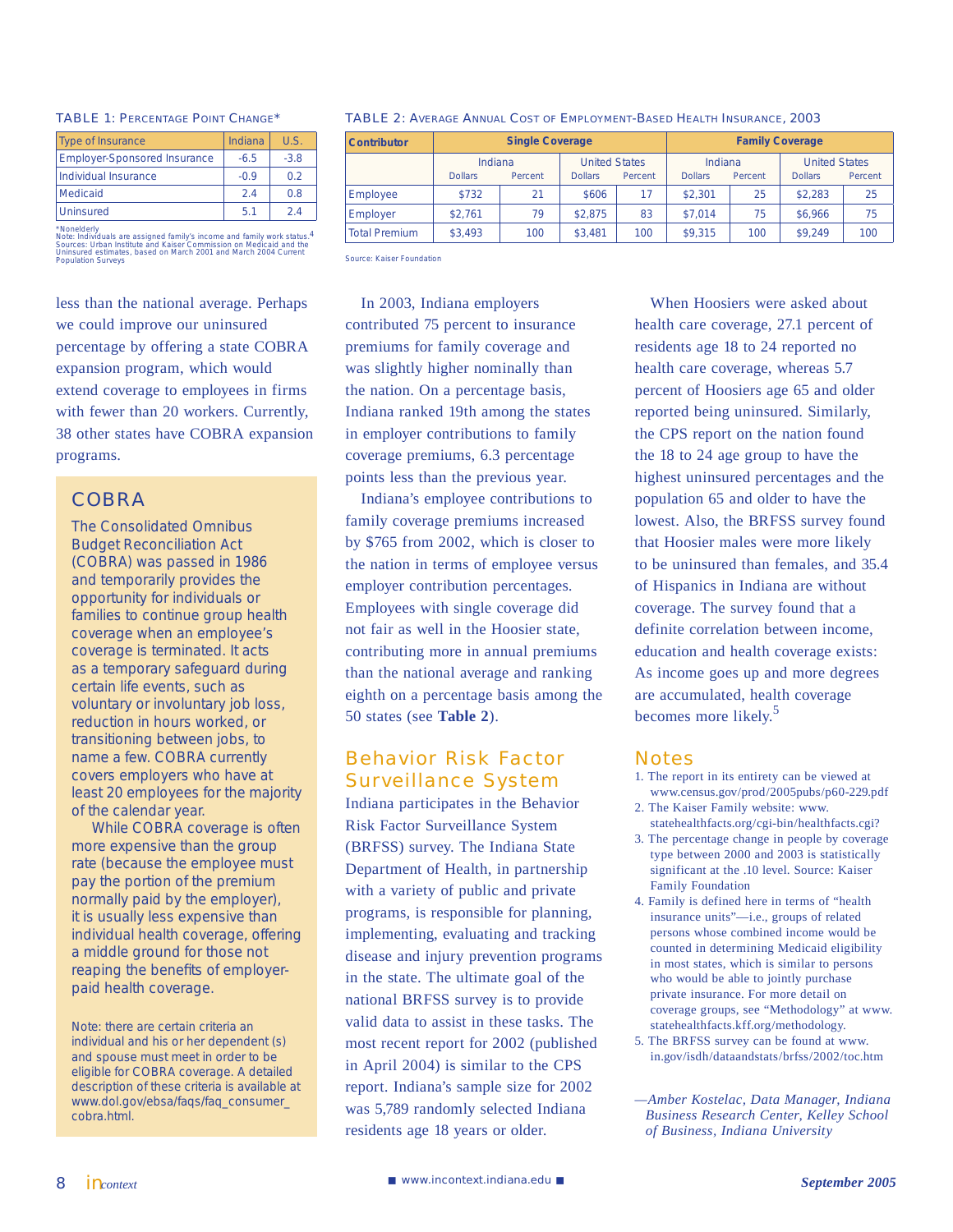# Who Owns Hoosier Businesses?

here are more than 400,000 firms doing business in Indiana (see **Table 1**). The basic demographics of the owners of those firms will be highlighted in this article based on the *Survey of Business Owners* recently released by the Census Bureau.

Out of 433,968 firms surveyed as doing business in Indiana, one-fourth of those (109,811) have paid employees and generated sales and receipts in 2002 of \$482 billion. The remaining firms do business as sole proprietors or have relatives or friends working for the business but not being paid—or at least not in such a way that it is reported via the standard W-2 forms required for tax purposes. Firms with no paid employees generated sales and receipts of \$12 billion (see **Table 2**).

- Most Indiana firms (75 percent) have no paid employees.
- Most sales and receipts (97 percent) are generated by firms with paid employees.
- Men own 56.3 percent of all Indiana firms.
- Most Indiana firms are owned by whites (92 percent, compared to 87 percent nationally).
- Five out of six African Americanowned firms have no employees.
- Four out of five women-owned firms have no employees.
- Three out of five Asian-owned firms have no employees.

Many readers may be dismayed that the reference year of this survey is 2002. However, it is the best available public data we have that helps us understand business owner demographics and helps put hard figures behind some of the assumptions we may have about who owns our businesses in Indiana.

*—Carol O. Rogers, Executive Editor, Indiana Business Research Center, Kelley School of Business, Indiana University*

## Survey of Business Owners (SBO)

The SBO is used by economic policymakers in federal, state and local governments to help understand business success and failure by comparing changes in business performance between censuses. For example, the number of firms in Indiana grew 5 percent from 1997 to 2002, and sales and receipts increased by 19 percent. Additional information regarding this survey is available at [www.census.gov/csd/sbo.](http://www.census.gov/csd/sbo)

#### TABLE 2: INDIANA FIRMS WITHOUT EMPLOYEES, 2002

| <b>Type of Ownership</b>          | <b>Number of Firms</b> | <b>Percent of all Firms in</b><br>the Category | <b>Sales and Receipts</b><br>(Thousands) |
|-----------------------------------|------------------------|------------------------------------------------|------------------------------------------|
| <b>Total without Employees</b>    | 324,157                | 74.7                                           | \$12,062,727                             |
| Female                            | 102.650                | 86.3                                           | \$2,042,909                              |
| Male                              | 174.868                | 71.6                                           | \$7,698,915                              |
| <b>Equally Male-/Female-Owned</b> | 42,738                 | 74.3                                           | \$1,805,688                              |
|                                   |                        |                                                |                                          |
| White                             | 302.789                | 75.8                                           | \$11,117,888                             |
| <b>Black</b>                      | 12.656                 | 90.0                                           | \$230.013                                |
| American Indian and Alaska Native | 1.679                  | 85.1                                           | \$52,078                                 |
| Asian                             | 3.766                  | 61.9                                           | \$158,278                                |
| <b>Hispanic</b>                   | 4.594                  | 83.7                                           | \$144.077                                |
| Non-Hispanic                      | 315.661                | 76.0                                           | \$11,403,435                             |

Source: U.S. Census Bureau, Survey of Business Owners

#### TABLE 1: FIRMS IN THE UNITED STATES AND INDIANA BY GENDER AND RACE, 2002

|                                             | <b>United States</b> |         |                           |                |              | <b>Indiana</b> |                           |         |
|---------------------------------------------|----------------------|---------|---------------------------|----------------|--------------|----------------|---------------------------|---------|
|                                             | <b>Firms</b>         |         | <b>Sales and Receipts</b> |                | <b>Firms</b> |                | <b>Sales and Receipts</b> |         |
| <b>Type of Ownership</b>                    | <b>Total</b>         | Percent | <b>Total (Thousands)</b>  | <b>Percent</b> | <b>Total</b> | <b>Percent</b> | <b>Total (Thousands)</b>  | Percent |
| <b>Total</b>                                | 22,977,164           | 100     | \$22,634,870,406          | 100            | 433,968      | 100            | \$482,878,819             | 100     |
| Female                                      | 6,492,795            | 28.3    | \$950,600,079             | 4.2            | 118,950      | 27.4           | \$16,637,887              | 3.4     |
| Male                                        | 13.185.703           | 57.4    | \$7,096,465,049           | 31.4           | 244,182      | 56.3           | \$152,135,541             | 31.5    |
| <b>Equally Male-/Female-Owned</b>           | 2,691,722            | 11.7    | \$731,051,431             | 3.2            | 57.546       | 13.3           | \$13,277,788              | 2.7     |
|                                             |                      |         |                           |                |              |                |                           |         |
| White                                       | 19.894.823           | 86.6    | \$8,303,716,399           | 36.7           | 399.277      | 92.0           | \$177,433,613             | 36.7    |
| <b>Black</b>                                | 1,197,988            | 5.2     | \$92,681,562              | 0.4            | 14,062       | 3.2            | \$1,688,712               | 0.3     |
| American Indian, Alaska Native              | 206.125              | 0.9     | \$26,395,707              | 0.1            | 1.974        | 0.5            | \$288.461                 | 0.1     |
| Asian                                       | 1.105.329            | 4.8     | \$343,321,501             | 1.5            | 6,088        | 1.4            | \$2,629,211               | 0.5     |
| Native Hawaiian/Other Pacific Islander      | 32.299               | 0.1     | \$5,220,795               | 0.0            | 127          | 0.0            | \$85,513                  | 0.0     |
| <b>Hispanic</b>                             | 1,574,159            | 6.9     | \$226,468,398             | 1.0            | 5,487        | 1.3            | \$796,645                 | 0.2     |
| Non-Hispanic                                | 20,796,061           | 90.5    | \$8,551,648,161           | 37.8           | 415,190      | 95.7           | \$181,254,571             | 37.5    |
|                                             |                      |         |                           |                |              |                |                           |         |
| Publicly-Held, Foreign-Owned, and Nonprofit | 491.715              | 2.1     | \$13,790,327,139          | 60.9           | 11.122       | 2.6            | \$298,166,909             | 61.7    |

Source: U.S. Census Bureau, Survey of Business Owners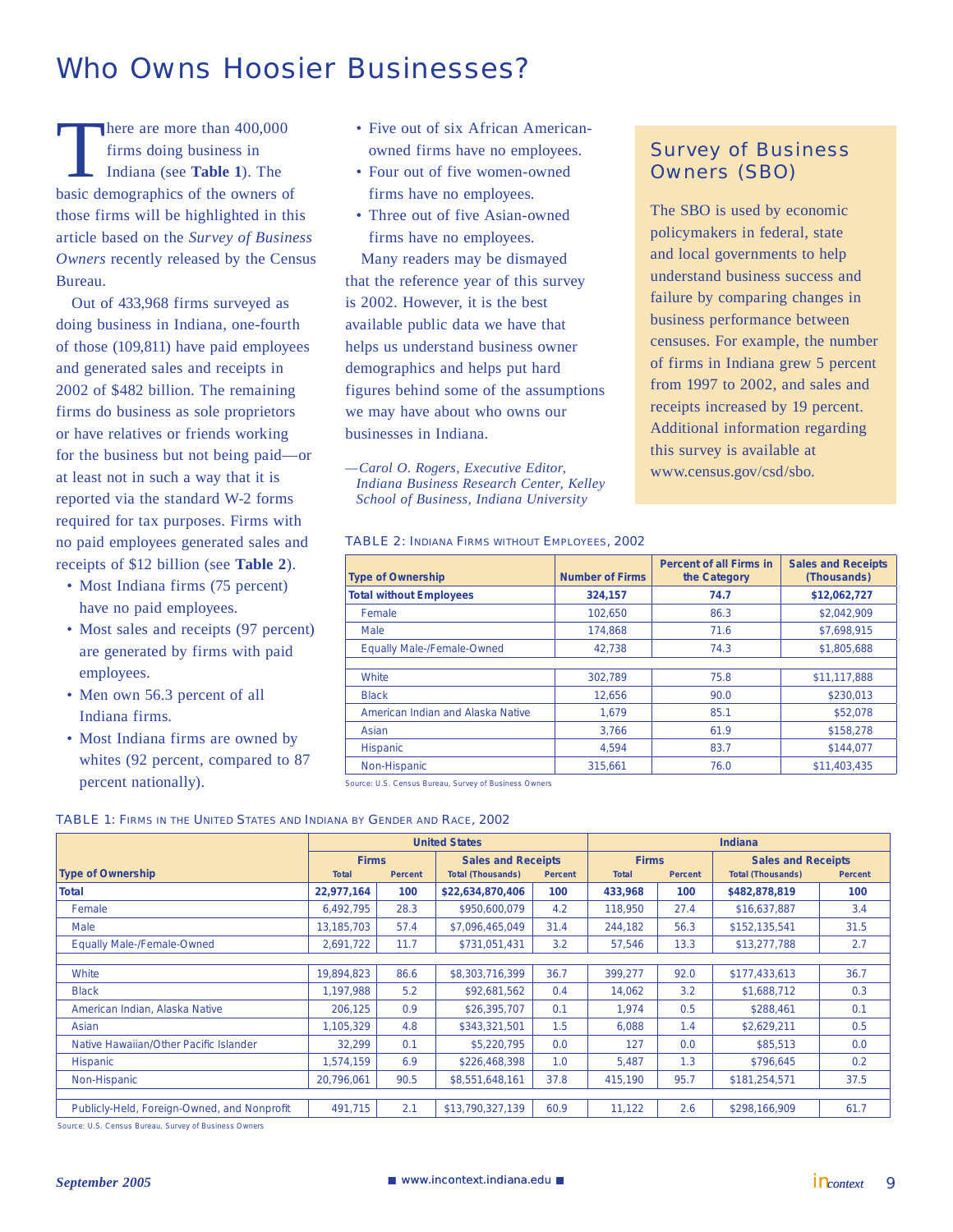## The Confluence of Change: 2005 Labor Force Estimates

In June, Indiana submitted revised<br>estimates for January through<br>May 2005 to the Bureau of Labor<br>Statistics. These figures replaced earlier n June, Indiana submitted revised estimates for January through May 2005 to the Bureau of Labor monthly estimates, reflecting the latest iteration of the 2004 benchmarked estimates and correcting some errors resulting from faulty ratios used as inputs. These labor force estimates, along with earlier, preliminary estimates for 2005, implemented a variety of changes discussed below, all designed to improve the quality and accuracy of our monthly estimates and of the re-estimated data for prior years.

### "Normal" Benchmarking **Revisions**

In a normal year, the benchmarking process takes updated information into account, including such items as monthly claims data received after the estimates were completed and updated estimates of nonfarm employment from the Current Employment Statistics program that include six months of universe employment data. These updated data inputs generally create some revisions to the previously published monthly data in and of themselves.

### Geographical Change

Effective with the 2005 estimates, the Local Area Unemployment Statistics (LAUS) program adopted changes to the composition of Indiana's metropolitan statistical areas (metros) that were announced by the Office of Management and Budget in the summer of 2003. Three new metros were introduced—Anderson, Columbus and Michigan City—and most others had changes to the counties which compose them, either adding or dropping one or more counties. Historical data for the revised metro definitions, incorporating

the new modeling software and population controls discussed below will be available back to 2000 once all the benchmarking is complete.

### Software Change

A third generation of the LAUS modeling software was introduced for 2005, after a period of dual estimation during 2004. This new software, while continuing the use of most state-specific inputs, allows for "real-time" benchmarking using employment and unemployment estimates from the national Current Population Survey (CPS). The monthly state estimates will be adjusted to census region totals derived from the national estimates, which use the CPS (a detailed, monthly telephone survey of participant households' work or jobsearch activities) as their methodology. Individual state portions of the CPS survey results are inadequate to use as a single source in estimating the labor force; however, state CPS data are used as one component for monthly estimation in both the old and new models. This improvement to methodology is expected to result in smaller revisions to monthly state estimates.

### Population Controls **Change**

Estimates for 2005 (and benchmarked estimates for 2000 to 2004) reflect a change to 2000 as the base year in defining the population for the state, metros, counties and cities. The population and the ratio of employment to population derived from the census are key inputs in monthly estimate processing. Census data from 1990, supplemented by interim estimates, were used as inputs from 1995 to 2004. *—Vicki Seegert, Manager, Advanced Economic and Market Analysis Group, Indiana Department of Workforce Development*

### Indianapolis: A Tale of Two Cities (or at Least Two City Estimates)

The Indiana Department of Workforce Development has been producing two estimates for Indianapolis for years: one for the consolidated city and one for the remainder. Clermont, Crows Nest, Cumberland, Homecroft, Meridian Hills, North Crows Nest, Rocky Ripple, Spring Hill, Warren Park, Williams Creek and Wynnedale each has its own boundaries for geocoding purposes, apart from the core city of Indianapolis, and its own population estimates from each census. The labor force estimates previously published by the department were for the core city of Indianapolis only. Beginning with our June estimates, however, the Department of Workforce Development started publishing both the core and the consolidated city estimates regularly. The Indianapolis (core) city figures will be consistent in scope (although not methodology) with previously published estimates for Indianapolis. The additional data series is being provided as a convenience for our users who wish to use the more comprehensive definition of the city. Please contact the Research and Analysis group of the Department of Workforce Development with any questions.

Note: Estimates for both the core and the consolidated city have been generated and supplied on a monthly basis to the Bureau of Labor Statistics, and are available at [http://data.](http://data) bls.gov/PDQ/outside.jsp?survey=la.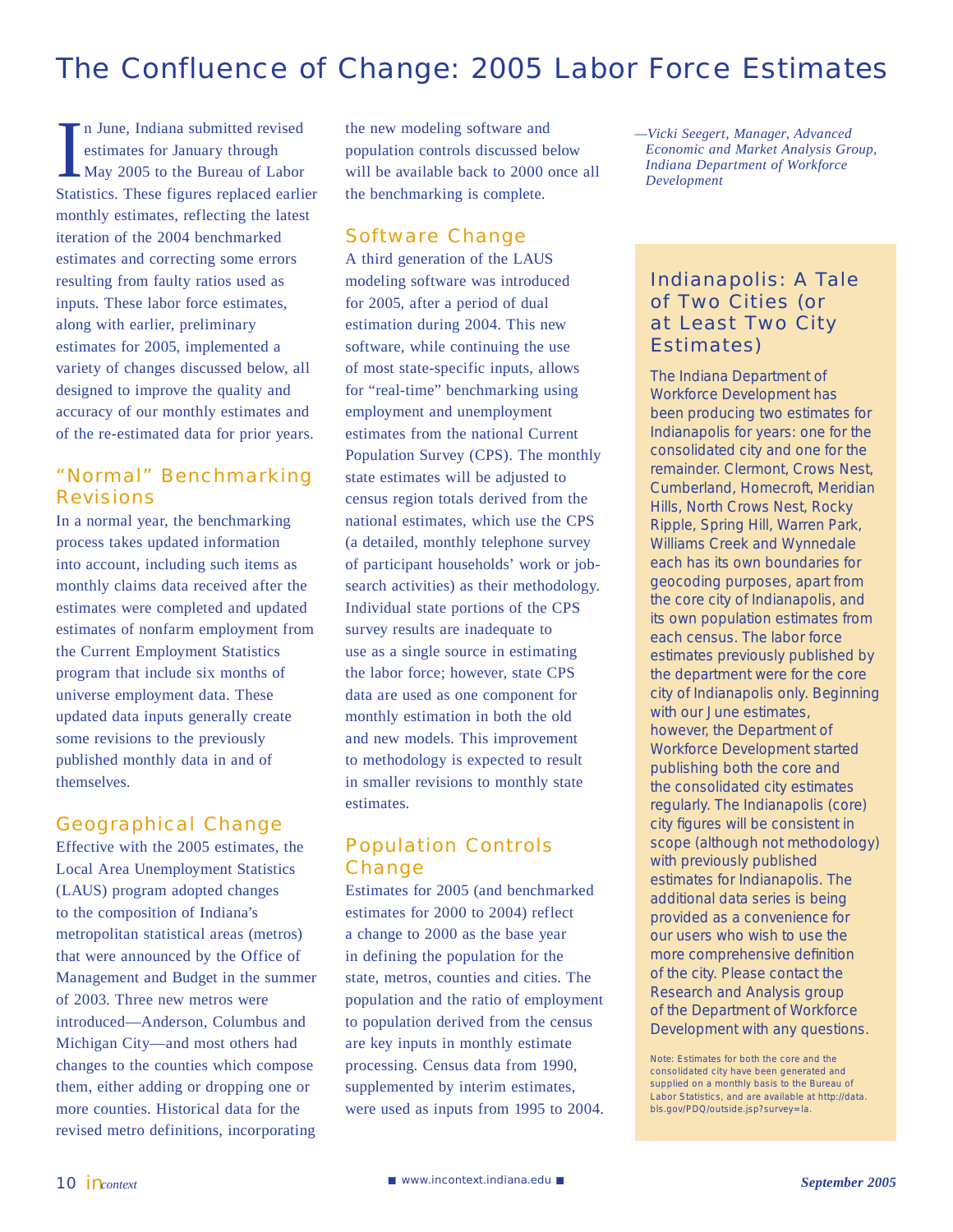## Inside the Data Center

### American Housing Survey

cording to the Census<br>Bureau's American House<br>Metropolitan Area 2004 housing Bureau's *American Housing Survey for the Indianapolis Metropolitan Area 2004*, housing and neighborhood quality data for all housing units show that, since 1996, housing and neighborhood quality have declined slightly.

The number of housing units is up from 640,800 in 1996 to 744,900 in 2004, a 16.2 percent increase. The percent of owner-occupied homes increased slightly from 62.2 to 63.1 percent while rentership declined from 30.2 to 25.2 percent. Overall, the vacancy rate increased from 7.4 to 11.6 percent.

With regard to selected deficiencies of housing units, the number of homes with holes in the floors or with open cracks or holes in the interior increased slightly. The number of homes with broken plaster or peeling paint declined, as did the number of those with exposed electrical wiring.

There was a sharp increase in the number of houses with one or more vandalized buildings or buildings with an exposed interior within 300 feet, as well as a modest increase in buildings within 300 feet that have bars on the windows.

| <b>TABLE 2: TOP FIVE SMALL AND DIVERSITY-OWNED BUSINESSES, 2004</b> |                                  |      |                                       |      |  |  |
|---------------------------------------------------------------------|----------------------------------|------|---------------------------------------|------|--|--|
|                                                                     | <b>Rank Top Small Businesses</b> | City | <b>Top Diversity Owned Businesses</b> | City |  |  |
|                                                                     |                                  |      |                                       |      |  |  |

| <b>Telamon Corporation</b>                | Carmel         | <b>Telamon Corporation</b>                   | Carmel            |
|-------------------------------------------|----------------|----------------------------------------------|-------------------|
| Freight Masters Systems, Inc.             |                | Indianapolis   Freight Masters Systems, Inc. | Indianapolis      |
| <b>Reynolds Farm Equipment</b>            | <b>Fishers</b> | Powers & Sons Construction Co., Inc. Gary    |                   |
| <b>Galbreath Incorporated</b>             | Winamac        | <b>Fox Contractors Corp.</b>                 | <b>Fort Wayne</b> |
| Powers & Sons Construction Co., Inc. Gary |                | <b>MSW. LLC</b>                              | Indianapolis      |

Source: DiversityBusiness.com

Results for street conditions were mixed. The need for both minor and major repairs increased. Reports of minor accumulations of trash, litter or junk on streets or property declined drastically, while there was a slight increase in the report of major accumulations of trash, litter or junk (see **Table 1**).

To access the full report (as well as the 1996 report), visit the American Housing Survey Web page at [www.](http://www.census.gov/prod/www/abs/h170sma) [census.gov/prod/www/abs/h170sma.](http://www.census.gov/prod/www/abs/h170sma) html.

### Indiana Business Diversity

DiversityBusiness.com, a leading multicultural business resource portal that links large organizational buyers and multicultural business owners, publishes an annual list of the nation's top diversity-owned and small businesses. Minority- and womenowned business and small-business owners vote for the companies they believe provide the best support to the diversity business community.

| <b>TABLE 1: AMERICAN HOUSING SURVEY, 1996 TO 2004</b> |  |  |  |  |  |  |
|-------------------------------------------------------|--|--|--|--|--|--|
|-------------------------------------------------------|--|--|--|--|--|--|

| <b>Indianapolis Metropolitan Statistical Area</b>                      | 1996                                |               | 2004                                |                |
|------------------------------------------------------------------------|-------------------------------------|---------------|-------------------------------------|----------------|
|                                                                        | <b>Housing Units</b><br>(Thousands) | Percent       | <b>Housing units</b><br>(Thousands) | <b>Percent</b> |
| <b>Total Housing Units</b>                                             | 640.8                               | 100           | 744.9                               | 100            |
| <b>Owner Occupied</b>                                                  | 398.3                               | 62.2          | 469.8                               | 63.1           |
| <b>Renter Occupied</b>                                                 | 193.6                               | 30.2          | 187.9                               | 25.2           |
| Vacant                                                                 | 47.3                                | 7.4           | 86.1                                | 11.6           |
| Holes in Floors                                                        | 6.6                                 | 1.0           | 8.0                                 | 1.1            |
| <b>Open Cracks or Holes</b>                                            | 34.5                                | 5.4           | 42.6                                | 5.7            |
| <b>Broken Plaster or Peeling Paint</b>                                 | 26.2                                | 4.1           | 18.8                                | 2.5            |
| <b>Exposed Wiring</b>                                                  | 12.2                                | 1.9           | 3.8                                 | 0.5            |
| Other Buildings Vandalized or with Interior Exposed<br>within 300 feet | 14.2                                | $2.2^{\circ}$ | 54.7                                | 7.3            |
| Bars on Windows of Buildings within 300 feet                           | 9.4                                 | 1.5           | 18.3                                | 2.5            |
| <b>Streets Need Minor Repairs</b>                                      | 196.3                               | 30.6          | 262.6                               | 35.3           |
| <b>Streets Need Major Repairs</b>                                      | 13                                  | 2.0           | 45.3                                | 6.1            |
| Minor Accumulation of Trash within 300 feet                            | 135.1                               | 21.1          | 47.2                                | 6.3            |
| Major Accumulation of Trash within 300 feet                            | 12.7                                | 2.0           | 21.4                                | 2.9            |

Source: U.S. Census Bureau, American Housing Survey

**Table 2** shows the top five Indiana businesses for 2004 in each category. The complete list is available at [www.](http://www.diversitybusiness.com/Resources) [diversitybusiness.com/Resources/](http://www.diversitybusiness.com/Resources) DivLists/2004/

### ACS Online Guide

The Census Bureau has released an online guide about the newest data products, including the first in a series of analytic reports that are being introduced starting with the August 30th data release for the 2004 American Community Survey (ACS). The guide is aimed at both experienced ACS data users and those new to the ACS, including tools to help data users quickly locate the geographic areas in a state for which 2004 ACS estimates will be published, locate and compare the changes between the new base table(s) (also known as detailed tables) and base tables from past years, and locate all the base tables for a specific topic.

For each new base table, there is also a link to the table layout so the user can see exactly how the table will appear in American FactFinder.

In addition to the tools, there are several useful documents that should be of interest to both new and experienced ACS data users. These documents are in a hyperlink list on the main page of the 2004 Guide to the new ACS Data Products and may be found at [www.](http://www.census.gov/acs/www/Products/users_) [census.gov/acs/www/Products/users\\_](http://www.census.gov/acs/www/Products/users_) guide/index.htm.

*—Frank Wilmot, State Data Center Coordinator, Indiana State Library*